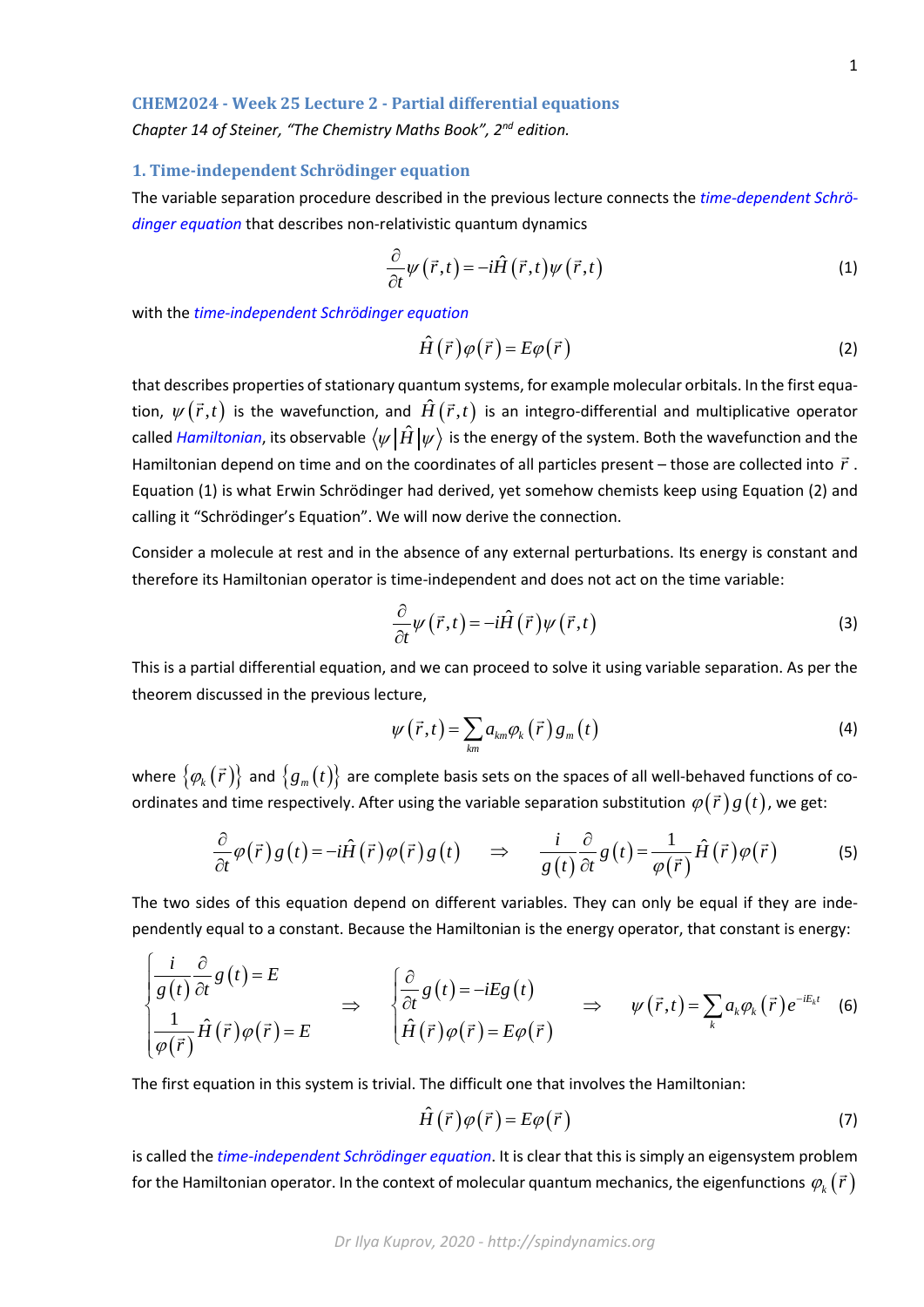are molecular orbitals, and the associated eigenvalues  $E_k$  are their energies. Very few instances of such equations have analytical solutions. Modern quantum chemistry calculations run almost exclusively using matrix representations in generic (*e.g.* plane wave) basis sets.

## **2. Time-dependent Schrödinger equation for a particle in a box**

TDSE for a particle in a box of size *a* looks very similar to the 1D diffusion equation considered in the previous lecture, except complex numbers are involved:

$$
i\frac{\partial}{\partial t}\psi(x,t) = -\frac{1}{2m}\frac{\partial^2}{\partial x^2}\psi(x,t)
$$
 (8)

and the boundary conditions are different – the particle cannot go inside a wall:

$$
\psi(0,t) = 0, \qquad \psi(a,t) = 0 \tag{9}
$$

The product representation for the wavefunction  $\psi(x,t)$  is:

$$
\psi(x,t) = \sum_{n,k} a_{nk} \varphi_n(x) g_k(t)
$$
\n(10)

It would satisfy Equation (8) when it is satisfied by each  $\varphi_n(x) g_k(t)$  term individually. Substituting a generic  $\varphi(x)g(t)$  product into Equation (8) yields:

$$
i\frac{\partial}{\partial t} \Big[\varphi(x) g\big(t\big)\Big] = -\frac{1}{2m} \frac{\partial^2}{\partial x^2} \Big[\varphi(x) g\big(t\big)\Big] \tag{11}
$$

The time derivative operator does not affect functions of *x* and the coordinate derivative operator does not affect functions of *t* , therefore:

$$
\varphi(x) i \frac{\partial}{\partial t} g(t) = -g(t) \frac{1}{2m} \frac{\partial^2}{\partial x^2} \varphi(x)
$$
\n(12)

Dividing this equation by the product  $\varphi(x)g(t)$  produces:

$$
i\frac{1}{g(t)}\frac{\partial}{\partial t}g(t) = -\frac{1}{2m}\frac{1}{\varphi(x)}\frac{\partial^2}{\partial x^2}\varphi(x)
$$
 (13)

The left hand side only depends on time and the right hand side only depends on the coordinate. The two sides can only be equal for all values of *x* and *t* if they are both constant, meaning that the following two equations must simultaneously be true for some constant (in our case energy) *E* :

$$
\begin{cases}\ni \frac{1}{g(t)} \frac{\partial}{\partial t} g(t) = E \\
-\frac{1}{2m} \frac{1}{\varphi(x)} \frac{\partial^2}{\partial x^2} \varphi(x) = E\n\end{cases}\n\Rightarrow\n\begin{cases}\ni \frac{\partial}{\partial t} g(t) = E g(t) \\
-\frac{1}{2m} \frac{\partial^2}{\partial x^2} \varphi(x) = E \varphi(x)\n\end{cases}
$$
\n(14)

The first equation is a simple first-order ODE with exponentials as solutions. The second equation is only cosmetically different from the one we had already solved in a previous lecture:

$$
-\frac{1}{2m}\frac{\partial^2 \varphi(x)}{\partial x^2} = E\varphi(x) \qquad \Rightarrow \qquad \frac{\partial^2 \varphi(x)}{\partial x^2} = -2mE\varphi(x) \tag{15}
$$

Its general solution is sines and cosines: